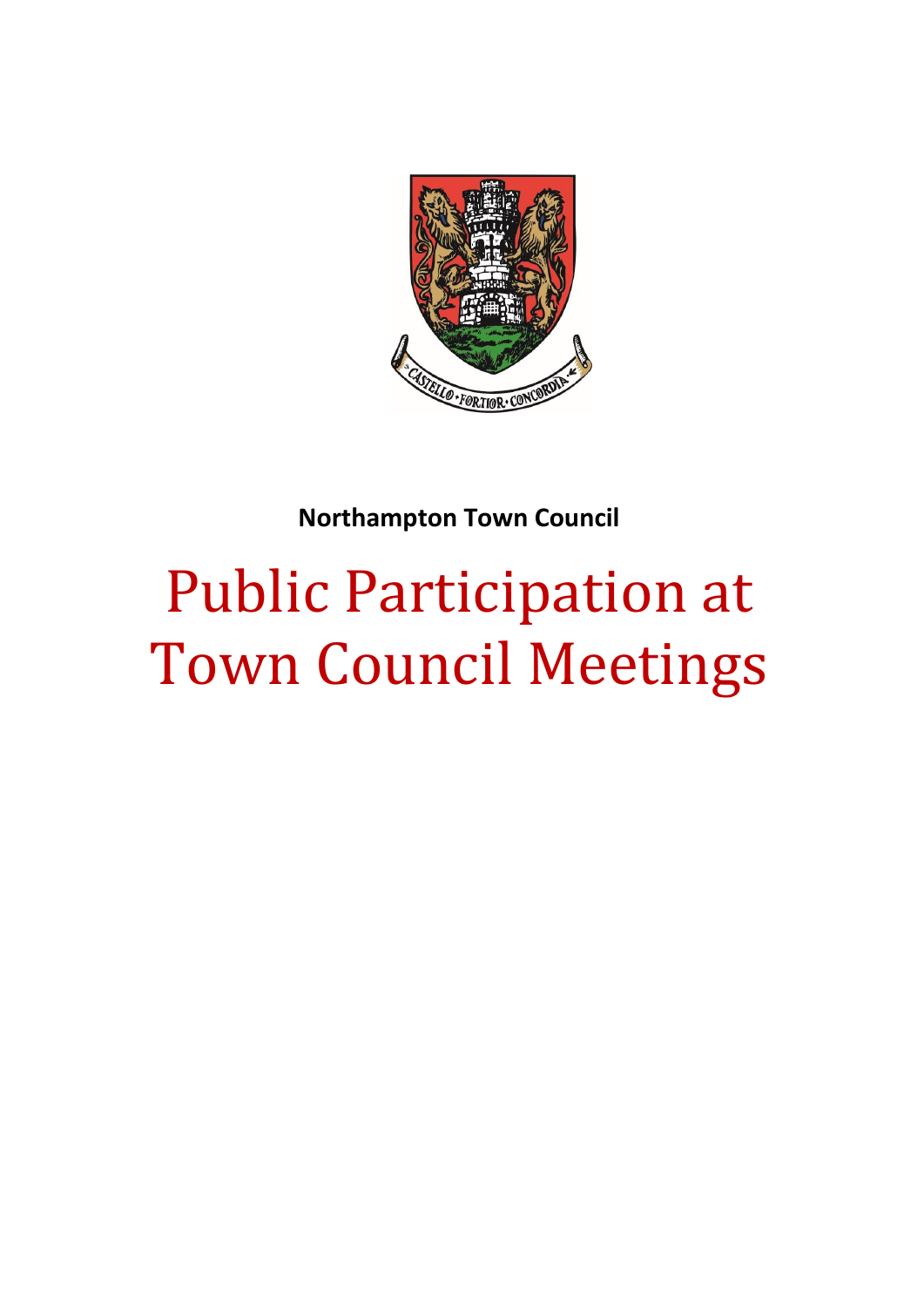#### CONTENTS:

## <span id="page-1-0"></span>1. Introduction

1.1. Members of the public have a legal right to attend decision making meetings of the Council and its committees, except where they are excluded for specific items which need to be discussed in confidence (e.g. staffing matters or tenders for contracts). Members of the public have no legal right to speak at meetings of the Council or its committees and so when they are allowed to do so it is considered a privilege. The Council sets aside time for public participation during which members of the public may make a representation, contribution, suggestion or ask a question. Councillors with a prejudicial interest in an agenda item may speak during public participation (and then leave the room when the item is considered).

Other than when invited to do so by the Chair, members of the public are not permitted to speak at the meeting as this confuses the roles of councillors, who participate in the meeting, and members of the public who observe it. If there is a possibility that a large number of people will wish to speak, the Chair will encourage people not to repeat comments made by earlier speakers or ask for a single representative to be appointed.

Public participation takes place near the start of the meeting immediately after declaration of interests to make everyone aware if a member has a prejudicial interest. The time for public participation shall be outlined on the agenda. Reports from other organisations, such as the unitary council will be included in this session.

It is recognised that some members of the public may abuse the opportunity to speak. While the Chair will endeavour to ensure an answer to a question this may be refused if continuous representations are made or repetitive questions asked.

Neither councillors nor officials are under any obligation to respond immediately or at all to comments or questions made during public participation. The Chair's decision to allow a question or require an answer to be given will be final. Members of the public do not have a right to force items onto the Council agenda.

The public have a legal right to attend Council and committee meetings but do not have a right to disrupt them. Members of the public should not heckle or otherwise disrupt and must respect the rulings of the chair. As per the Council's Standing Orders If person(s) disregard the request of the chair of the meeting to moderate or improve their conduct, any councillor or the chair of the meeting may move that the person be no longer heard or be excluded from the meeting. The motion, if seconded, shall be put to the vote without discussion.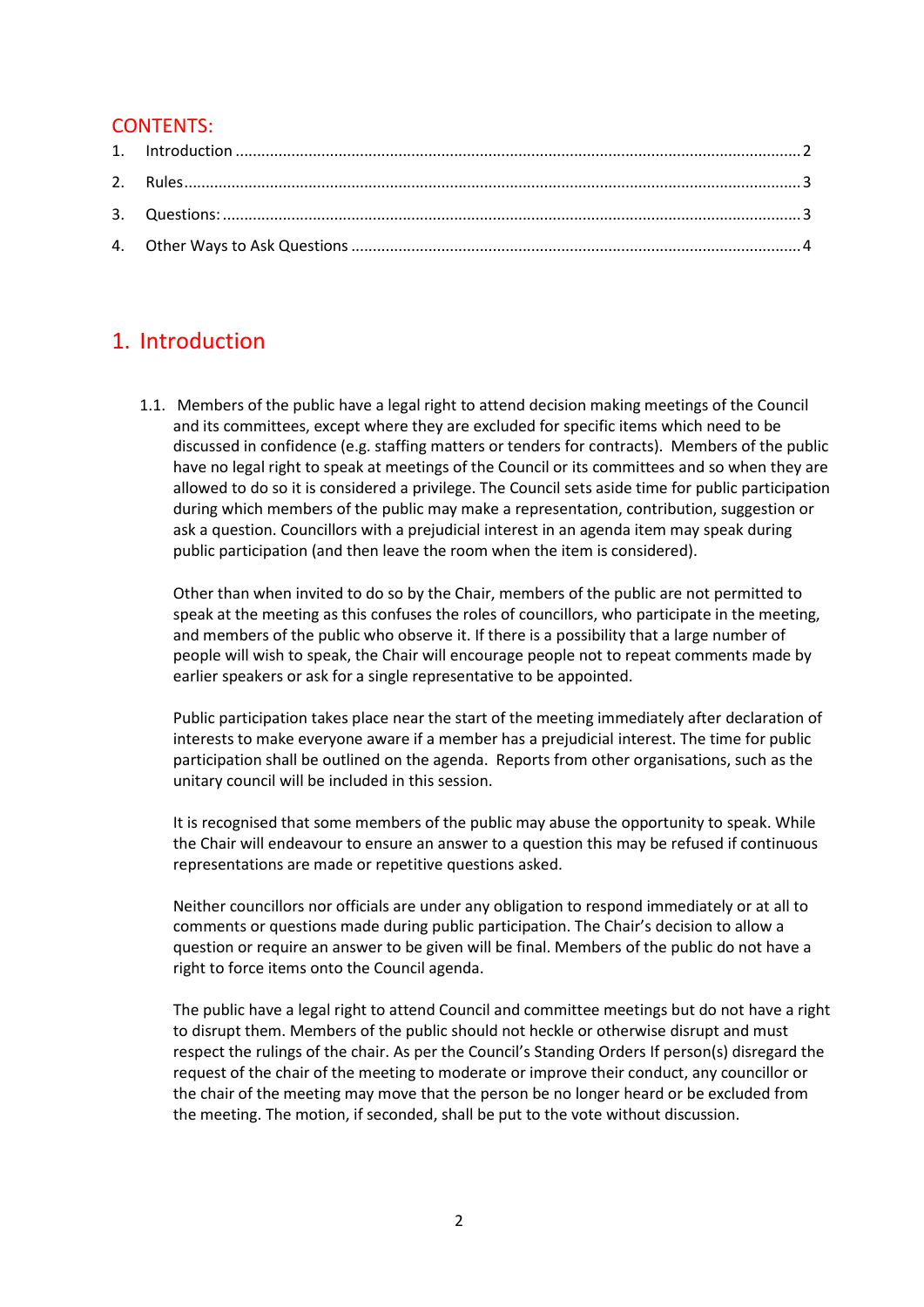### <span id="page-2-0"></span>2. Rules

- 2.1. A maximum of fifteen minutes will be set aside for public participation at a Council meeting. Members of the public will be invited to speak on their item of interest when dealing with that item at a committee meeting.
- 2.2. Questions may only be asked at full Council meetings as the main decision making body with the exception of planning issues which may be made at meetings of the Planning Committee. The conduct of public participation will be regulated by the Chair having regard to the guidelines set out but with the right of discretion reserved.
- 2.3. The Chairs decision on the relevance of a representation or question and on the method of dealing with any issue in connection with this procedure will be final. This includes the Chair's decision to allow a representation or question or require an answer to be given.

#### <span id="page-2-1"></span>3. Questions:

- 3.1. Must be clear and concise and be relevant to matters for which the Council has powers or duties.
- 3.2. Only one question may be asked by any member of the public or organisation and the question must relate to a single topic. However, if an answer is given at that meeting, which the Council will endeavour to do, the member of public will be permitted to ask a supplementary question in response should they want to.
- 3.3. Questions, representations, contributions or suggestions should not:

a. Contain offensive expressions or be personal or verbal attacks on any staff or member of the Council.

b. Divulge, or require the answer to divulge confidential or exempt information.

c. Repeat questions or representations previously asked at earlier meetings unless there has been a material change of circumstances.

- 3.4. Questions may only be asked of the Chair.
- 3.5. Members of the public wishing wishing to ask a question at a Council or Planning Committee meeting should provide the wording of the question and the following details to the Town Clerk by no later than 4.00 pm three working days before the Council meeting (e.g. the Wednesday before a Monday council meeting), or in the case of a planning application by 12.00 noon the day prior to the Planning Committee meeting:
	- a. Name, address and contact details of the person asking the question.
	- b. The name of an organisation if the question is being asked on their behalf.
	- c. The question to be asked.
	- d. Brief information about how the subject of the question relates to the person asking the question (e.g. as a resident of the area, as a recipient of a service, the owner of a property affected by a proposal).

3.6. The following process will apply at the meeting: